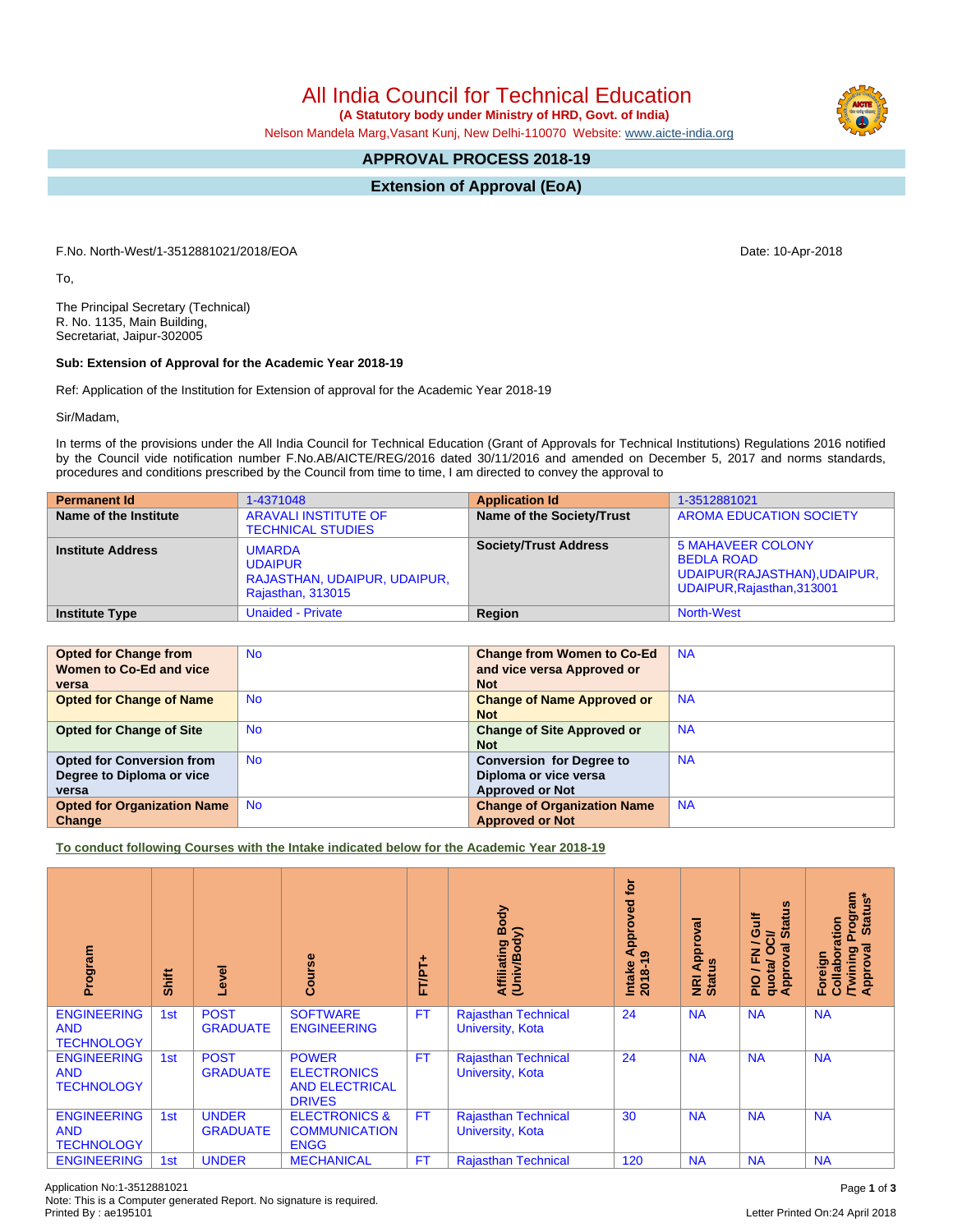| <b>AND</b><br><b>TECHNOLOGY</b>                       |                 | <b>GRADUATE</b>                 | <b>ENGINEERING</b>                                         |           | University, Kota                                                                                           |    |           |           |           |
|-------------------------------------------------------|-----------------|---------------------------------|------------------------------------------------------------|-----------|------------------------------------------------------------------------------------------------------------|----|-----------|-----------|-----------|
| <b>ENGINEERING</b><br><b>AND</b><br><b>TECHNOLOGY</b> | 1st             | <b>UNDER</b><br><b>GRADUATE</b> | <b>ELECTRICAL</b><br><b>ENGINEERING</b>                    | <b>FT</b> | <b>Rajasthan Technical</b><br>University, Kota                                                             | 60 | <b>NA</b> | <b>NA</b> | <b>NA</b> |
| <b>ENGINEERING</b><br><b>AND</b><br><b>TECHNOLOGY</b> | 1st             | <b>UNDER</b><br><b>GRADUATE</b> | <b>CIVIL</b><br><b>ENGINEERING</b>                         | <b>FT</b> | <b>Rajasthan Technical</b><br>University, Kota                                                             | 60 | <b>NA</b> | <b>NA</b> | <b>NA</b> |
| <b>ENGINEERING</b><br><b>AND</b><br><b>TECHNOLOGY</b> | 1st             | <b>UNDER</b><br><b>GRADUATE</b> | <b>COMPUTER</b><br><b>ENGINEERING</b>                      | FT.       | <b>Rajasthan Technical</b><br>University, Kota                                                             | 60 | <b>NA</b> | <b>NA</b> | <b>NA</b> |
| <b>MCA</b>                                            | 1st             | <b>POST</b><br><b>GRADUATE</b>  | <b>MASTER OF</b><br><b>COMPUTER</b><br><b>APPLICATIONS</b> | <b>FT</b> | <b>Rajasthan Technical</b><br>University, Kota                                                             | 60 | <b>NA</b> | <b>NA</b> | <b>NA</b> |
| <b>ENGINEERING</b><br><b>AND</b><br><b>TECHNOLOGY</b> | 1st             | <b>POST</b><br><b>GRADUATE</b>  | <b>MECHANICAL</b><br><b>ENGINEERING</b>                    | <b>FT</b> | <b>Rajasthan Technical</b><br><b>University, Kota</b>                                                      | 18 | <b>NA</b> | <b>NA</b> | <b>NA</b> |
| <b>ENGINEERING</b><br><b>AND</b><br><b>TECHNOLOGY</b> | 2 <sub>nd</sub> | <b>DIPLOMA</b>                  | <b>MECHANICAL</b><br><b>ENGINEERING</b>                    | <b>FT</b> | <b>Board of Technical</b><br><b>Education And Directorate</b><br>Of Technical Education,<br>Jodhpur        | 60 | <b>NA</b> | <b>NA</b> | <b>NA</b> |
| <b>ENGINEERING</b><br><b>AND</b><br><b>TECHNOLOGY</b> | 2 <sub>nd</sub> | <b>DIPLOMA</b>                  | <b>ELECTRICAL</b><br><b>ENGINEERING</b>                    | FT.       | <b>Board of Technical</b><br><b>Education And Directorate</b><br>Of Technical Education,<br><b>Jodhpur</b> | 60 | <b>NA</b> | <b>NA</b> | <b>NA</b> |
| <b>ENGINEERING</b><br><b>AND</b><br><b>TECHNOLOGY</b> | 1st             | <b>POST</b><br><b>GRADUATE</b>  | <b>PRODUCTION</b><br><b>ENGINEERING</b>                    | <b>FT</b> | Rajasthan Technical<br><b>University, Kota</b>                                                             | 24 | <b>NA</b> | <b>NA</b> | <b>NA</b> |
| <b>ENGINEERING</b><br><b>AND</b><br><b>TECHNOLOGY</b> | 1st             | <b>POST</b><br><b>GRADUATE</b>  | <b>DIGITAL</b><br><b>COMMUNICATION</b><br>S                | <b>FT</b> | <b>Rajasthan Technical</b><br>University, Kota                                                             | 24 | <b>NA</b> | <b>NA</b> | <b>NA</b> |
| <b>ENGINEERING</b><br><b>AND</b><br><b>TECHNOLOGY</b> | 2 <sub>nd</sub> | <b>DIPLOMA</b>                  | <b>CIVIL</b><br><b>ENGINEERING</b>                         | FT.       | <b>Board of Technical</b><br><b>Education And Directorate</b><br>Of Technical Education,<br><b>Jodhpur</b> | 60 | <b>NA</b> | <b>NA</b> | <b>NA</b> |
| <b>ENGINEERING</b><br><b>AND</b><br><b>TECHNOLOGY</b> | 2nd             | <b>DIPLOMA</b>                  | <b>COMPUTER</b><br><b>ENGINEERING</b>                      | FT.       | <b>Board of Technical</b><br><b>Education And Directorate</b><br>Of Technical Education,<br>Jodhpur        | 60 | <b>NA</b> | <b>NA</b> | <b>NA</b> |

+FT –Full Time,PT-Part Time

# Punitive Action against the Institute

## **Course(s) Applied for Closure by the Institute for the Academic Year 2018-19**

| Program                                               | <b>Shift</b> | Level                           | <b>Course</b>                                                     | $FT/PT+$ | <b>Affiliating Body (Univ/Body)</b>            | <b>Course Closure</b><br><b>Status</b> |
|-------------------------------------------------------|--------------|---------------------------------|-------------------------------------------------------------------|----------|------------------------------------------------|----------------------------------------|
| <b>ENGINEERING</b><br><b>AND</b><br><b>TECHNOLOGY</b> | 1st          | <b>UNDER</b><br><b>GRADUATE</b> | <b>ELECTRICAL AND</b><br><b>ELECTRONICS</b><br><b>ENGINEERING</b> |          | <b>Rajasthan Technical</b><br>University, Kota | Pending <sup>\$</sup>                  |

+FT-Full Time,PT-Part Time

\$ Due to non-submission of NOC's from University / Board and / or State Government

In case of any differences in content in this Computer generated Extension of Approval Letter, the content/information as approved by the Executive Council / General Council as available on the record of AICTE shall be final and binding.

Strict compliance of Anti-Ragging Regulation: - Approval is subject to strict compliance of provisions made in AICTE Regulation notified vide F. No. 37-3/Legal/AICTE/2009 dated July 1, 2009 for Prevention and Prohibition of Ragging in Technical Institutions. In case Institution fails to take adequate steps to Prevent Ragging or fails to act in accordance with AICTE Regulation or fails to punish perpetrators or incidents of Ragging, it will be liable to take any action as defined under clause 9(4) of the said Regulation.

> **Prof. A.P Mittal Member Secretary, AICTE**

Copy to:

1. The Regional Officer,